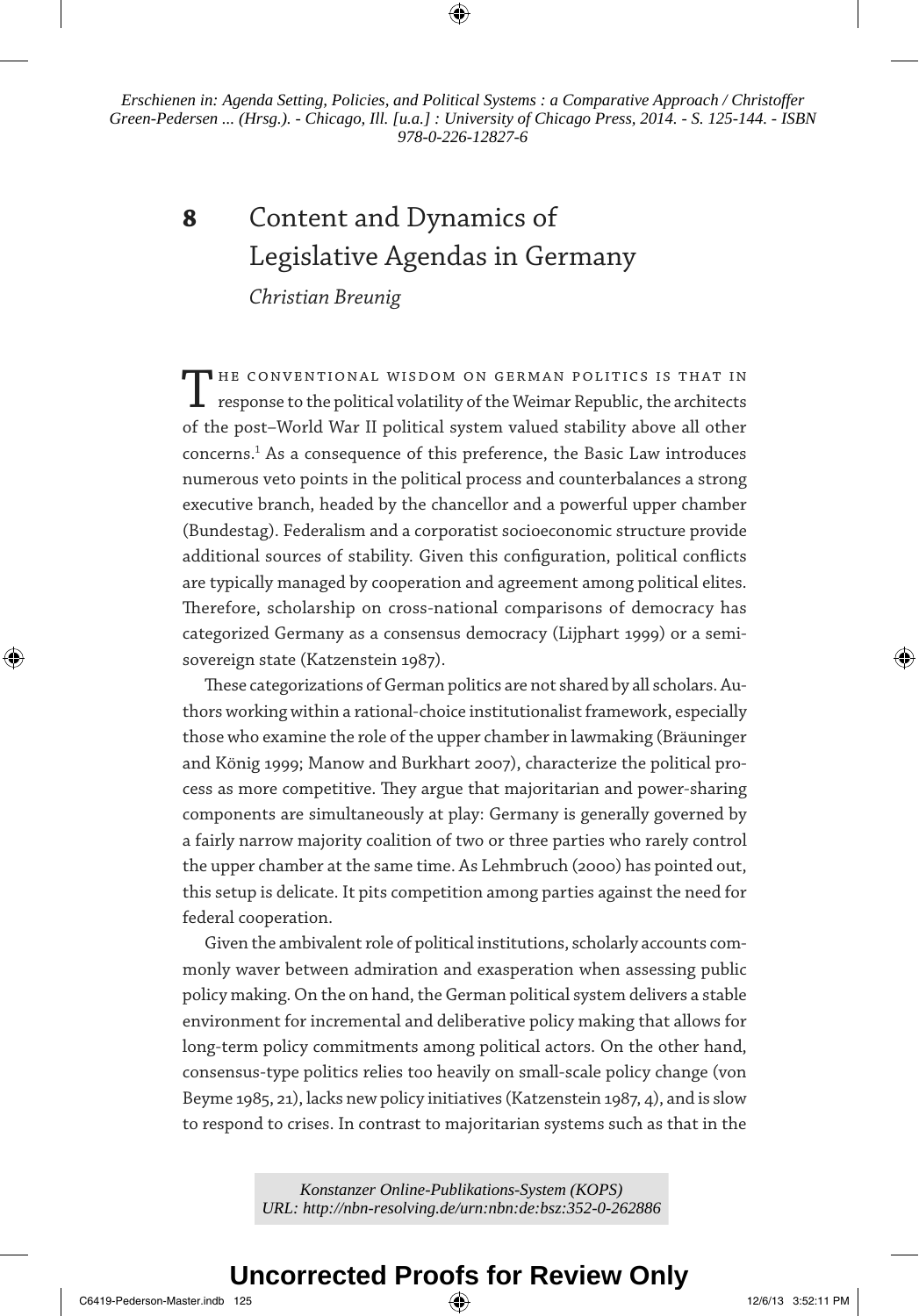United Kingdom, only hard-won consensus among the major institutional and parainstitutional actors delivers the rare legislative ruptures of political reform and innovation. The resulting public policy-making style is labeled "policy of the middle way" (Schmidt 1987), sitting between a Social Democratic welfare state and North American capitalism.

In this chapter I explore these two features of German politics: the multifarious influence of institutions and centrist public policies. I ask whether the suggested outcomes—stable and consensual public policies—occur across all policy domains and travel across different institutional settings. I address this question by relying on more than three thousand laws enacted between 1978 and 2005, classifying them according to the issue areas specified in the Comparative Agendas Project (CAP) coding scheme. I show that public policy–making in Germany is dynamic—that is, policy issues change substantively over time. I then explore how large-scale transformations (particularly reunification and Europeanization) and different institutional settings (such as government partisanship and upper-chamber control) influence the content of legislative agendas.

The analysis of legislative content and its dynamics delivers two payoffs. First, it provides an alternative conception of legislative politics. Building on theories of public policy, the chapter concentrates on the content and not the mechanisms of legislation. While it is important to understand how legislation comes about, which problems are addressed by government and which ones are neglected is a central interest of a polity. Policy makers, bureaucrats, and the affected public at large are concerned not only with how policies emerge and are enacted, but also with what types of issues are addressed and what types of tools government employs to meet the public's demands and remedy their worries (i.e., "who gets what?"). In order to provide even a preliminary answer to these matters, it is insufficient to examine just some policy areas. Instead, this chapter considers all laws and all policy areas in order to elucidate what German governments do. In short, it shows what overall policy change looks like (Schattschneider 1960, v).

A second, related payoff centers on the study of policy dynamics. By studying policy dynamics, I am able to formulate some new expectations regarding the nature of policy outcomes in Germany. Scholarly works on American policy making and increasingly on comparative public policy (as this volume attests) examine some general properties of policy dynamics across all political issues and across the policy cycle. The guiding research question for students of policy dynamics is why government prioritizes some policy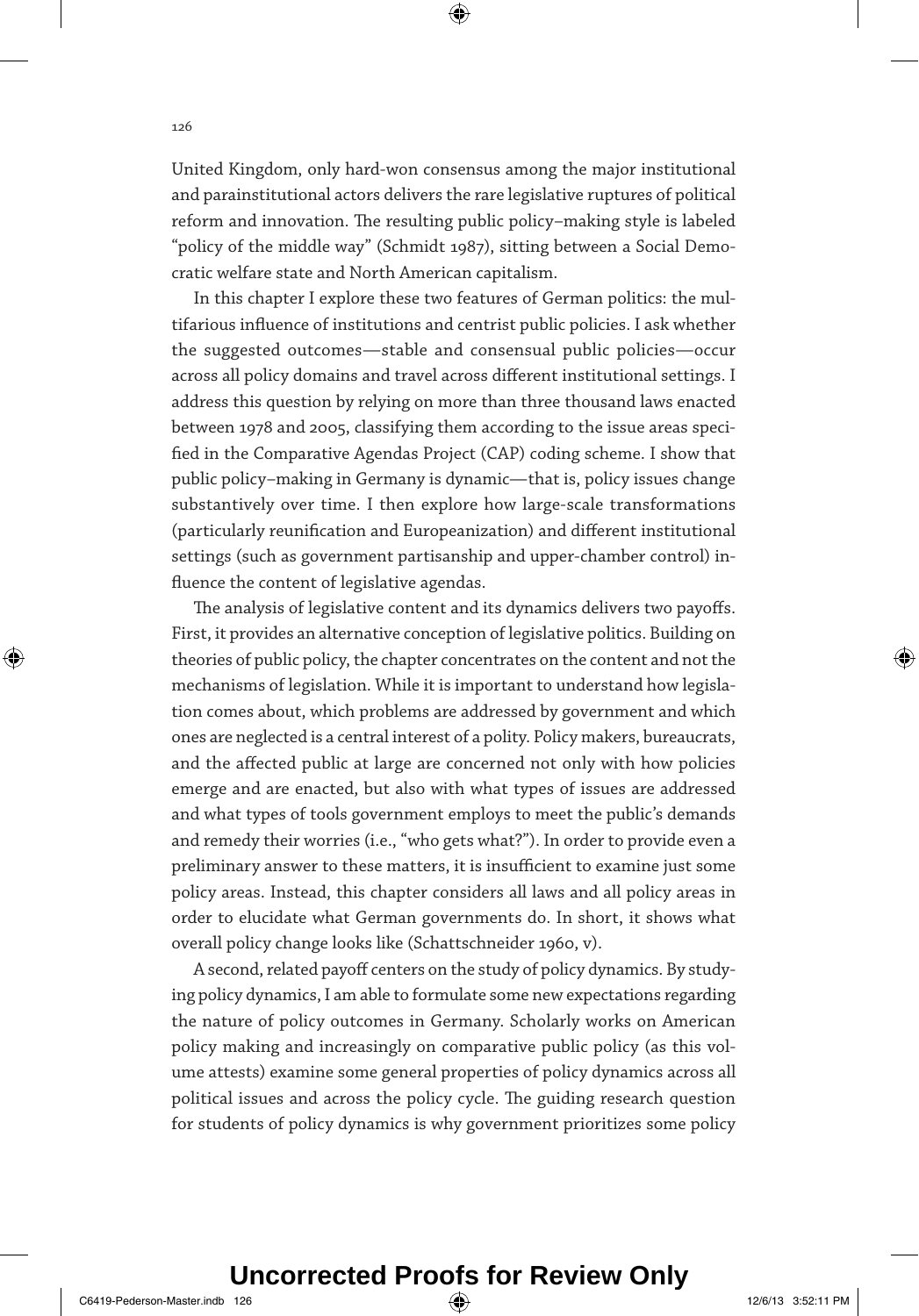problems over others. Jones, Baumgartner, and their coauthors (Jones and Baumgartner 2005; Jones, Baumgartner, et al. 2009; Baumgartner, Breunig, et al. 2009) contend that, owing to their penchant for the status quo, legislative organizations process information disproportionally. Consequently, government is forced to catch up sequentially to the changing reality. Different institutional settings exacerbate this processing ability (Breunig 2011). In studying the dynamics of German legislative agendas, I probe into whether large-scale changes of the polity and different institutional configurations ease or hinder policy making in particular domains.

I proceed as follows in order to scrutinize the content and dynamics of legislative agendas in Germany. First, I introduce data on German legislation and discuss the topic coding of all laws. Using these data, I then illustrate which issues the German Parliament legislates over time. Briefly, although legislative activity fluctuates over the years, economic issues dominate the legislative agenda. In addition, issue areas differ substantially in their size and volatility; some creep onto the agenda slowly and stay put, such as law and order, while others, such as environmental concerns, suddenly peak and then fall back. Third, I explore whether two large-scale transformations of German politics—reunification and Europeanization—led to shifts in legislative agendas. The short answer is: postreunification legislation covers more law-and-order as well as environmental issues at the expense of economic and welfare topics; a European impulse is most prevalent in the environmental and economic areas, much less so for issues related to welfare and, unsurprisingly, governmental operations. I then examine and discuss how different institutional features—namely the party of government, upperchamber control, and ministerial portfolios—shape the agenda dynamics.

## **The Content and Dynamics of German Legislative Agendas**

#### **DATA**

In the following, I explore the content and dynamics of German legislative agenda setting based on all enacted legislative initiatives from the eighth to the fifteenth *Legislaturperioden* (legislative sessions [LP]) of the German Parliament. The time span of the data covers the years 1977 to 2005. All data are based on the Dokumentations- und Informationssystem für Parlamentarische Vorgänge (Parliamentary Material Information System [DIP]), which is available online and includes detailed information on legislative processes in the Stand der Gesetzgebung des Bundes (German Bundestag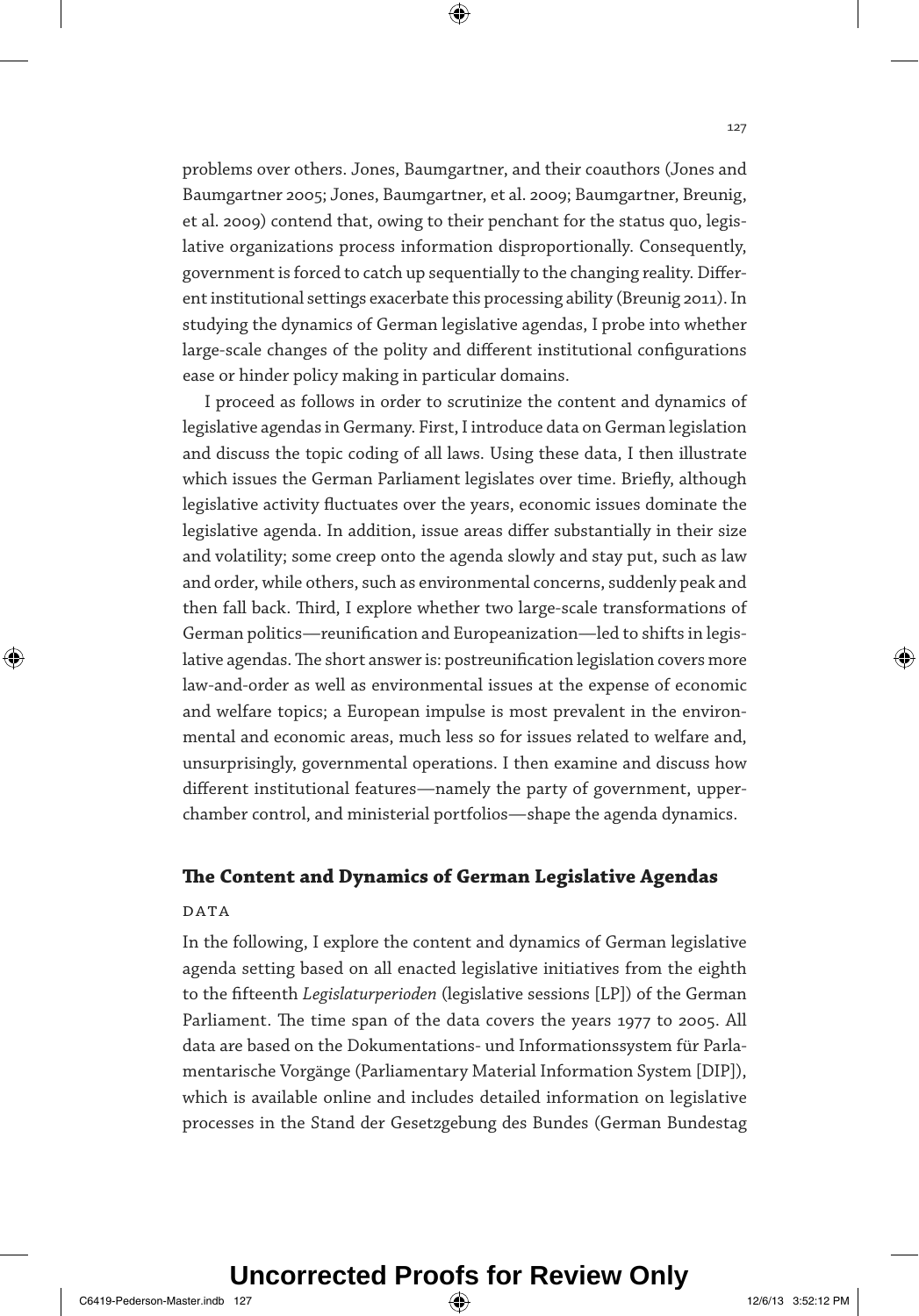[GESTA]). The dataset employed here was compiled by Burkhart (2008) and is distributed by the Data Archive for the Social Sciences. The GESTA data are widely used for the analysis of German parliamentary activities (see, e.g., Bräuninger and König 1999; Manow and Burkhart 2007; Lehnert, Linhart, and Shikano 2008). The dataset contains 3,138 laws.

Following the Comparative Agendas Project coding scheme, the legislative data are coded into nineteen major topic areas (see appendix). For the purpose of this chapter, these nineteen major topics are aggregated into six macrosubjects: economy (macroeconomy; labor and employment; and banking, finance, and domestic commerce), welfare (social welfare; health; housing and urban development; and education), environment (the environment, energy, transportation, and agriculture), law and order (law, crime, and family; civil rights; minority issues; immigration; and civil liberties), foreign policy (international affairs and foreign aid; defense; and foreign trade), and other (space, science, technology, and communications; government operations; and public lands and water management). Unique to the German codebook is a separate category for topics related to reunification. Laws are coded under reunification if the item directly mentions unification or clearly links to the consequences of unification. Subsequent amendments of these laws are coded into the appropriate issue category. We opted for this restrictive approach as a balance between capturing this unique historical incident and recognizing the political challenges of the new Germany.

The division into seven issue categories roughly corresponds to qualitative accounts of German politics that examine several policy areas at the same time. Two of the most prominent accounts are Katzenstein (1987) and von Beyme (1998). Katzenstein examines six policy areas: economic management, industrial relations, social welfare, migrant labor, and administrative and university reform in order to cover intergovernmental, economic, and state- and society-related problems. Von Beyme's analysis of 150 key policy decisions covers foreign, legal, economic, social, environmental, housing, and education policy. In contrast to the comprehensive dataset here, there is very little explanation in either work of why these policy areas were selected or how representative they are.

#### the german legislative agenda

As a first step for empirical generalizations about German legislative agendas, it is important to illustrate the content of policy issues over time. Figure 8.1 provides a visual summary of the content and dynamics of the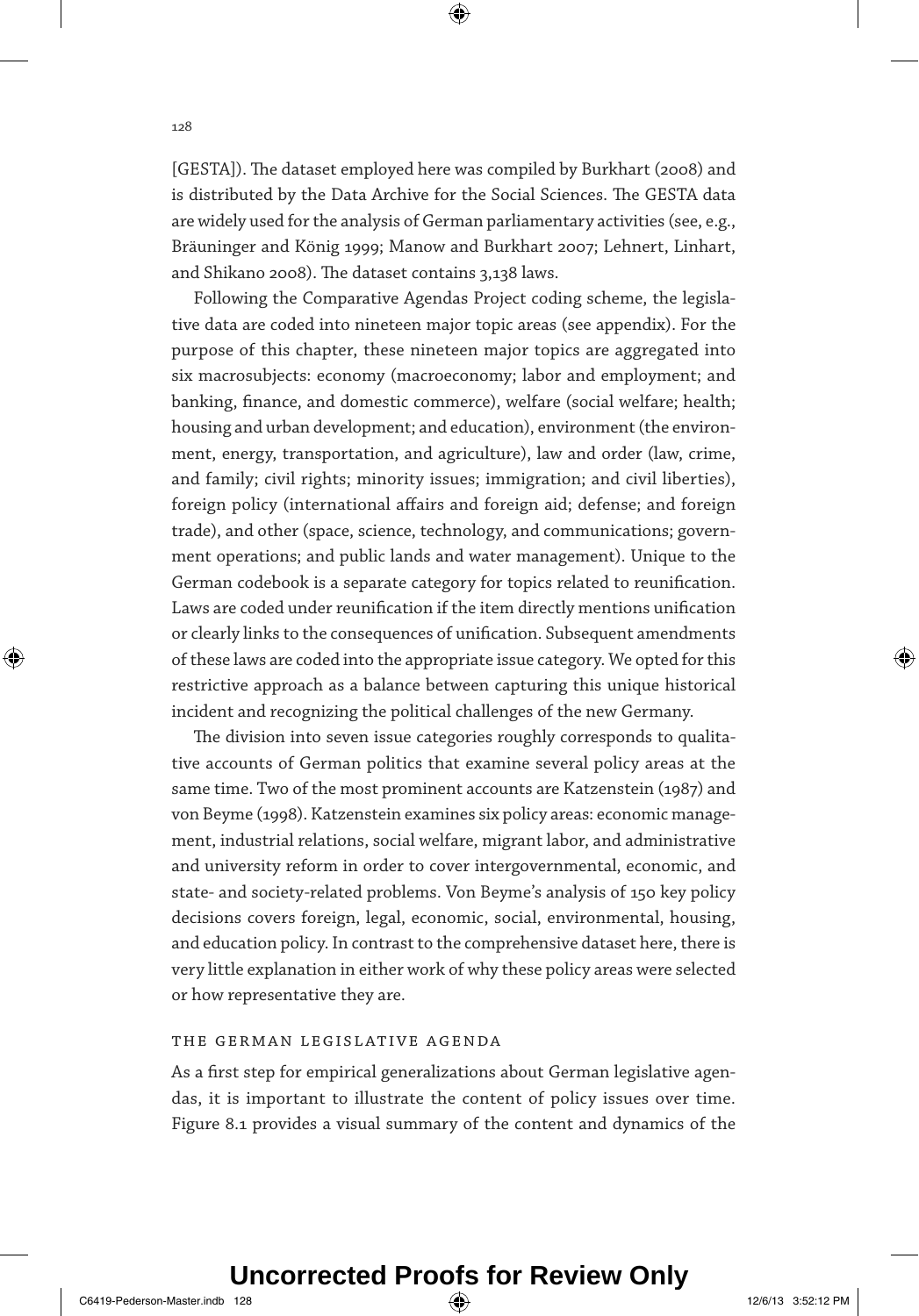

Figure 8.1. Content and dynamics of the German legislative agenda The stacked area plot displays the composition of legislative issues by year. The issue shares are in percentages across the seven macrotopics (*N* = 3138).

 German legislation. It plots the percentage share of each macrotopic area over time. In the following I use shares instead of total counts because the agenda space is limited—only a limited number of topics can be addressed during a given period.

Some initial observations are in order. First, the largest macrosubject on the German agenda is the economic issue, a substantial proportion of which consists of macroeconomic concerns. Roughly 23% of all laws passed between 1978 and 2005 deal with economic issues, broadly defined. Second, and somewhat surprisingly, environmental issues receive approximately 20 of government attention, comprising 9% transportation, 5% agriculture, and 5% environment. Government operation covers 9% of all laws. On the other end of the spectrum, we identified only sixty-nine of the more than three thousand laws to be directly related to the reunification.

Second, some interesting dynamics can be seen over time. Among all issues, economic issues dominate throughout the entire time period. This category occupies 44% of the agenda space in 1981 (and is similarly high throughout the ninth LP and 37% in 1999. At both points in time Germany was in rather poor economic shape. Welfare issues were at the forefront of the legislative agendas (24%) in 1977 and in 1996. The roughly simultaneous peak of welfare and economic issues might suggest that government is responding to economic hard times with a flanking maneuver: macroeconomic steering and social-welfare restructuring. This is an interesting insight; gov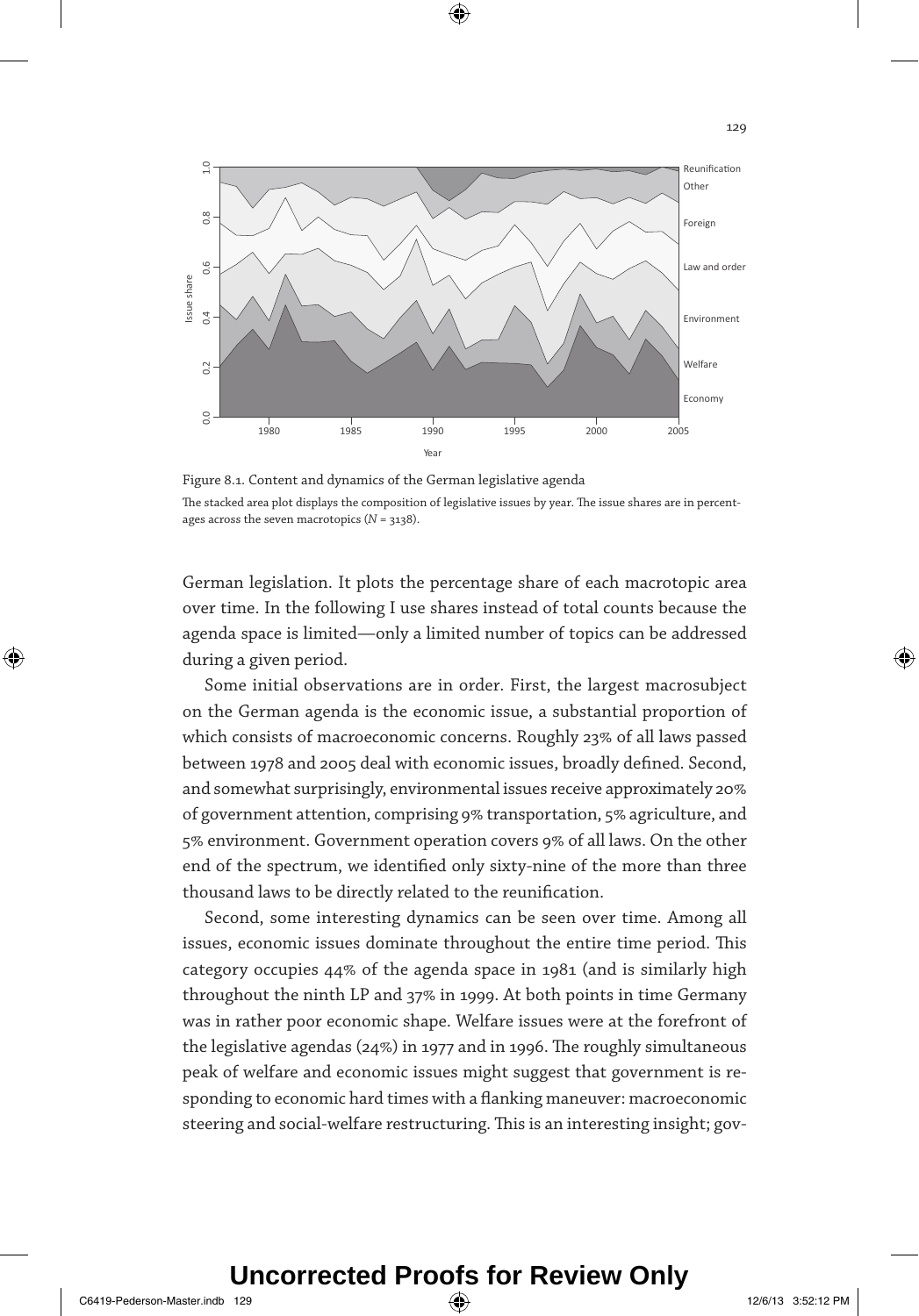ernmental response to unemployment is legislative activity and is not necessarily based on automatic triggers, such as fulfilling certain eligibility criteria. Figure 8.1 suggests that during crises government works on the parameters of entitlements.

Third, three issue areas that have received increasing attention since the 1990s are the environment, foreign affairs, and law and order. By 2002, 28% of the issue space was covered by environmental issues. Across time, environmental issues are the most volatile. The 1990s and early 2000s also saw a surge in foreign policy issue, peaking in 1997. Many legislative activities during this time were a response to the Balkan crisis and then to international terrorism, commencing with the 11 September attacks in New York. Foreign policy was a central topic of the thirteenth LP. Issues pertaining to law and order steadily grew beginning in the mid-1990s and reached close to 20 of all laws by 2001. While legislation on individual rights and liberties, especially in the area of immigration, were substantively important, the bulk of law-and-order legislation concentrated on the organizations of courts and changes in the criminal and civil codes.

Finally, it is astonishing how little German reunification changed the composition of major legislative issues. Reunification-related legislation peaked in 1991, when it occupied 13% of the issue space. The increase in reunification issues came largely at the expense of environmental and law-and-order concerns. After 2000 only 1-2% of all laws dealt with reunification-related issues. One is tempted to conclude that by 2005 the unification of the once-divided Germany had been largely accomplished, at least in the legislative arena.

This introductory inspection of the German legislative agenda points toward two intuitions. First, a limited number of issues, most prominently the economy, continuously occupy a substantial amount of space on the issue agenda. These issues, which include budgeting and macroeconomic management, are central to lawmaking and to our understanding of what government does for its citizens. Second, the content of the German legislative agenda is animated. The agenda space is peppered with sudden spikes in a particular issue at the expense of a fourfold drop in some other areas. At the same time, some issues, such as law and order, creep onto the legislative agenda and rarely vanish. In short, stark differences in both the size and the volatility of the legislative topics addressed by the German Parliament exist. Minimally, this initial description hints that some issues receive a steady stream of legislative attention, while others burst onto the agenda and quickly disappear. So far we know relatively little about why these differ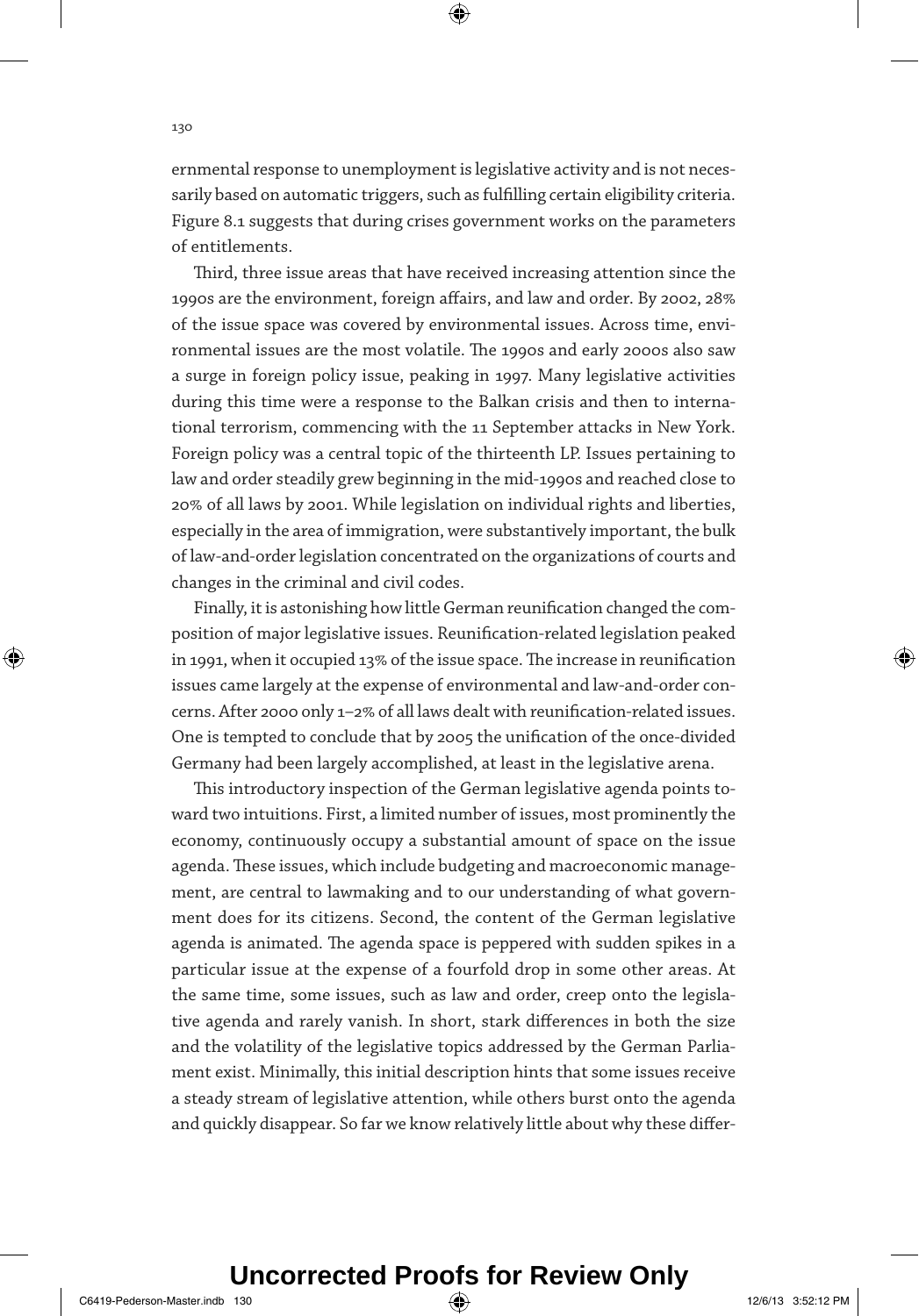ent dynamics prevail across issues in general and in the German Bundestag specifically.

This chapter next develops a tentative inquiry into the sources of variation in the legislative agenda and examines two forces: large-scale transformations and legislative institutions. Agenda-setting theory (Baumgartner, Breunig, et al. 2009) holds that both political attention to a particular issue and institutions influence agenda dynamics. Since selecting issues is a precondition for legislative action, I expect that large-scale changes, such as reunification and Europeanization, serve as powerful focusing events that grab legislators' attention and shift the legislative agenda temporarily. At the same time, certain institutional configurations enable or thwart legislators' ability to legislate on those issues. For the purpose of this paper, I examine whether three legislative venues—partisanship in the Bundestag, opposition control of the Bundesrat, and ministerial portfolios—change the content of the legislative agenda. I examine each source in turn.

# **The Role of Large-Scale Transformations**

Politics in Germany have witnessed two large-scale transformations since the 1970s: Europeanization and reunification. Although scholarly literature on the influence of both forces on specific public policies is enormous, in this section I will examine whether and how Europeanization and reunification change the German legislative agenda—in other words, whether different issues are legislated (1) in the absence or presence of a European impulse for legislation and (2) in the period before or after reunification. In order to address both questions, I rely on simple contingency tables and display their results in figure 8.2.

#### reunification

In 1990, reunification profoundly altered the shape and character of the German polity. The union of the former communist German Democratic Republic and the German Federal Republic was largely accomplished by transferring West German legal, political, and economic institutions to the Eastern states. This accession established the most populous country in Western Europe and, in a very short period of time, created a culturally and economically more fragmented polity. Among the most important political modifications of the new Germany are (1) an important shift in Germany's federal system, with the addition of five new *Länder*, and (2) the inclusion and rise of a new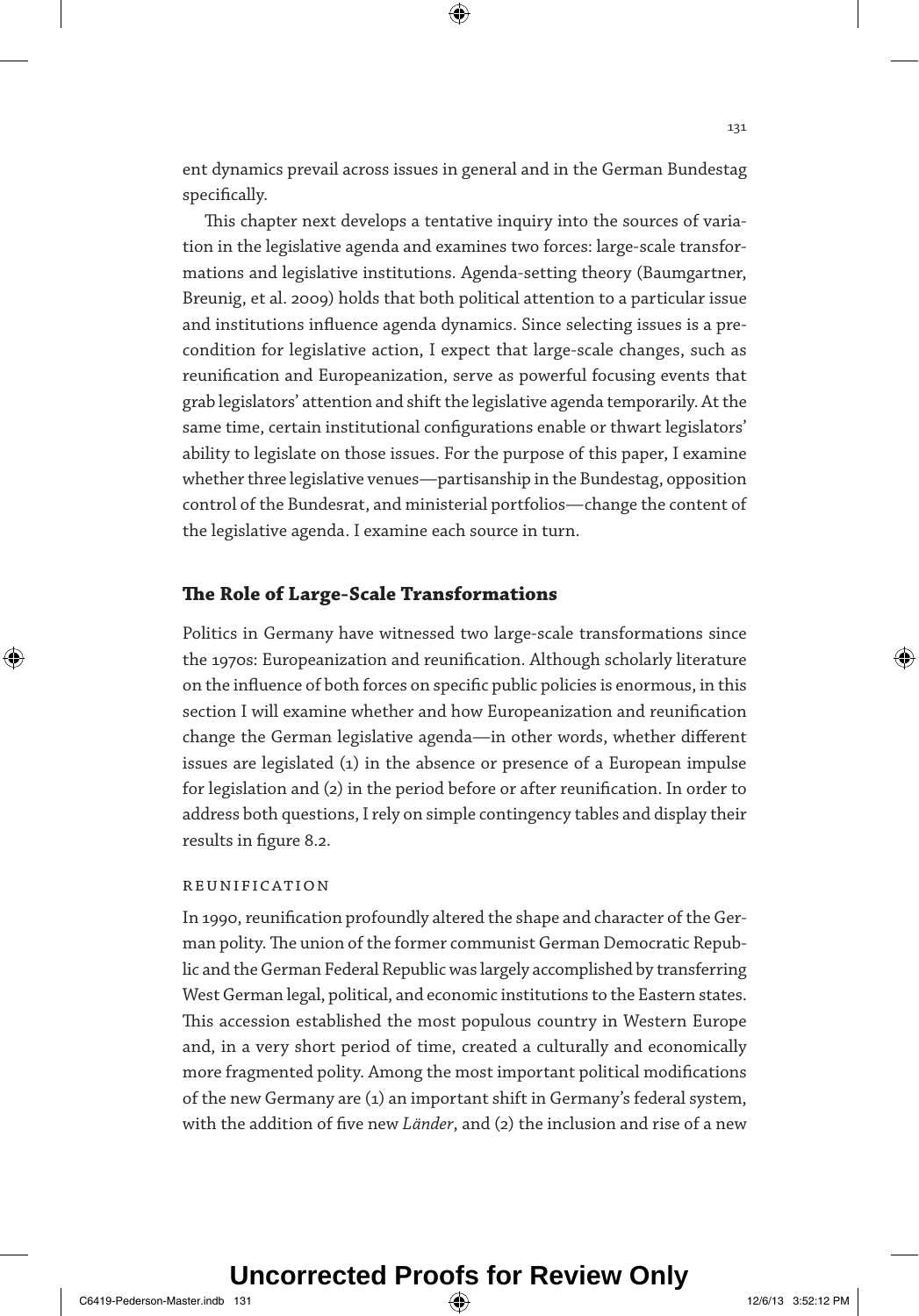

Figure 8.2. The German legislative agenda and two historical transformations Note: The left-hand plot displays the shares of legislative issues before and after reunification. The righthand plot shows the shares of legislative issues with or without a European impulse. Issue shares are in percentages across the seven macrotopics (*N* = 3138).

left-wing party, the Left Party of Democratic Socialism (PDS/Linke), emerging out of the former East German Communist Party. These two political changes are linked: the upper chamber (Bundesrat) incorporated the resulting new states and redistributed its seats among the *Länder*, a reshuffling that tipped the political balance toward poorer and more leftist states.

Along with political changes came a gamut of pressing policy problems. Given the desolate state of the East German economy, the government of Helmut Kohl promised to respond with immediate macroeconomic and labor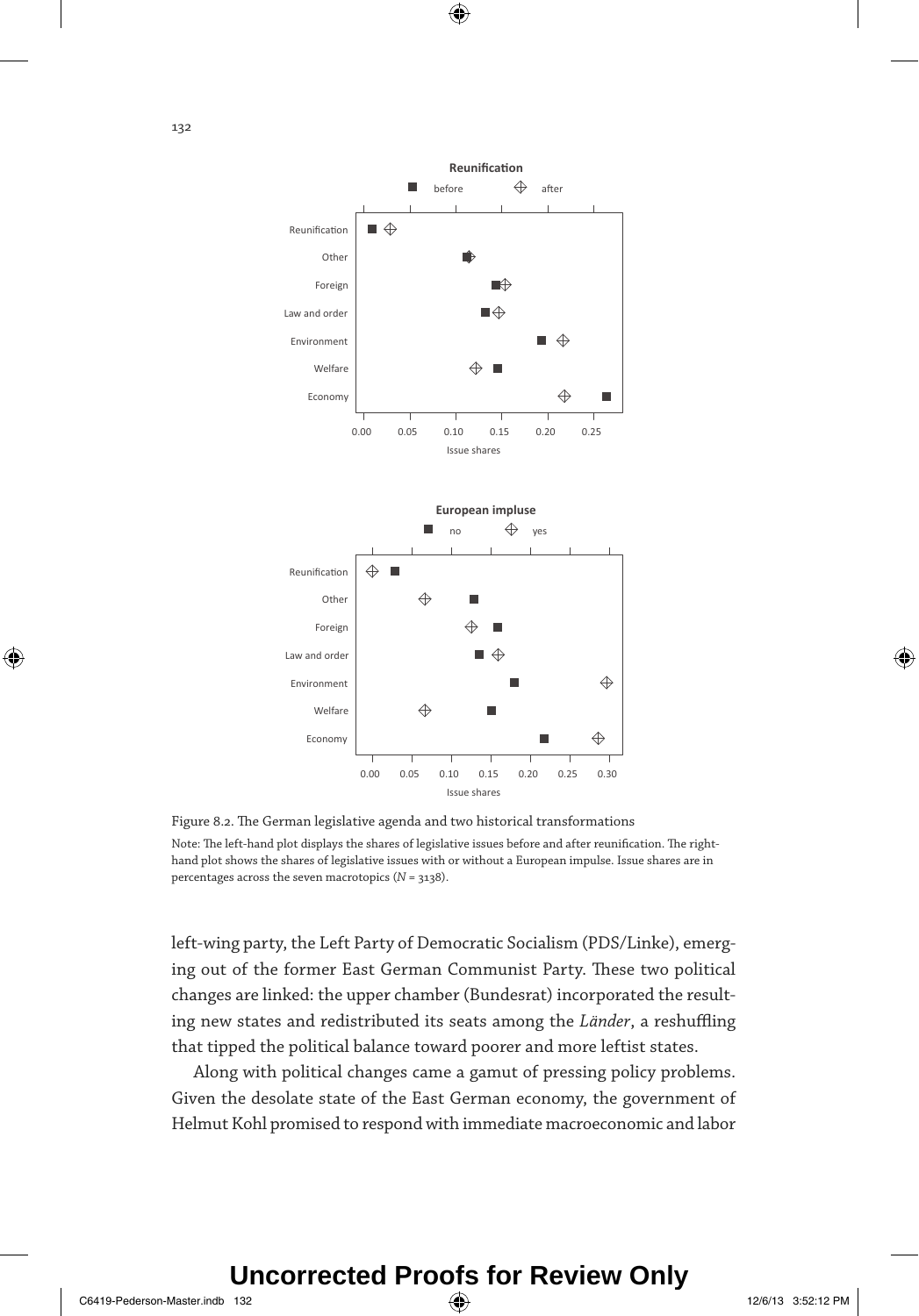policies aimed at boosting the economic well-being of East German citizens (*blühende Landschaften*). Derelict industrial and military constructions called for an environmental policy that repaired the ecological legacy of the collapsed socialist state. In addition, unification forced German policy makers to rethink its foreign policy by addressing how a unified Germany should and would assert itself within Europe and on a global scale. Given the large-scale regime change and pressing policy needs, how did the legislative agenda respond?

A simple comparison of the legislative agenda for the time period before and after the official date of reunification provides some answers. As the top-right plot of figure 8.2 shows, when comparing legislative outputs for the period between 1977 and 1990 with those for the period between 1990 and 2005, no stark differences exist. Economic (-5 percentage points) and welfare (-2 percentage points) issues receive a bit less attention, while law and order, reunification, and environment gain between 1 and 2 percentage points. The plot indicates that legislative output and public policy did not alter dramatically after reunification.

At least for the legislative agenda space, reunification, in pure numbers, never occupied a central role for an extended period of time. Only 69 of 3,138 enacted laws directly dealt with reunification. Going back to figure 8.1, the reunification issue surged on the legislative agenda in 1990. From then until 1992, reunification occupied between 9% and 13% of the total legislative agenda. Within this topic area, macroeconomic and property-rights issues were a major concern immediately after reunification, while legislation on civil rights and liberties (including affairs related to Stasi, the East German state security service) became more prominent thereafter. Admittedly, it might be charged that the relatively meager share of reunification issues is due to the coding protocol. But even if we had continued to code all amendments and revisions as reunification-specific issues, our recoding revealed that the topic of reunification hardly ever surpassed a 5% share of the total agenda space.

The historical consequences of reunification are profound. In the early 1990s some legislative decisions, such as the unification treaty, not only were fundamental legislative accomplishments in the post–World War II era but also generated life-changing experiences for large parts of the citizenry. However, these substantively important policy shifts did not, by and large, alter the legislative agenda. The postreunification legislative era started with a modest increase in legislation related to reunification and marginally moved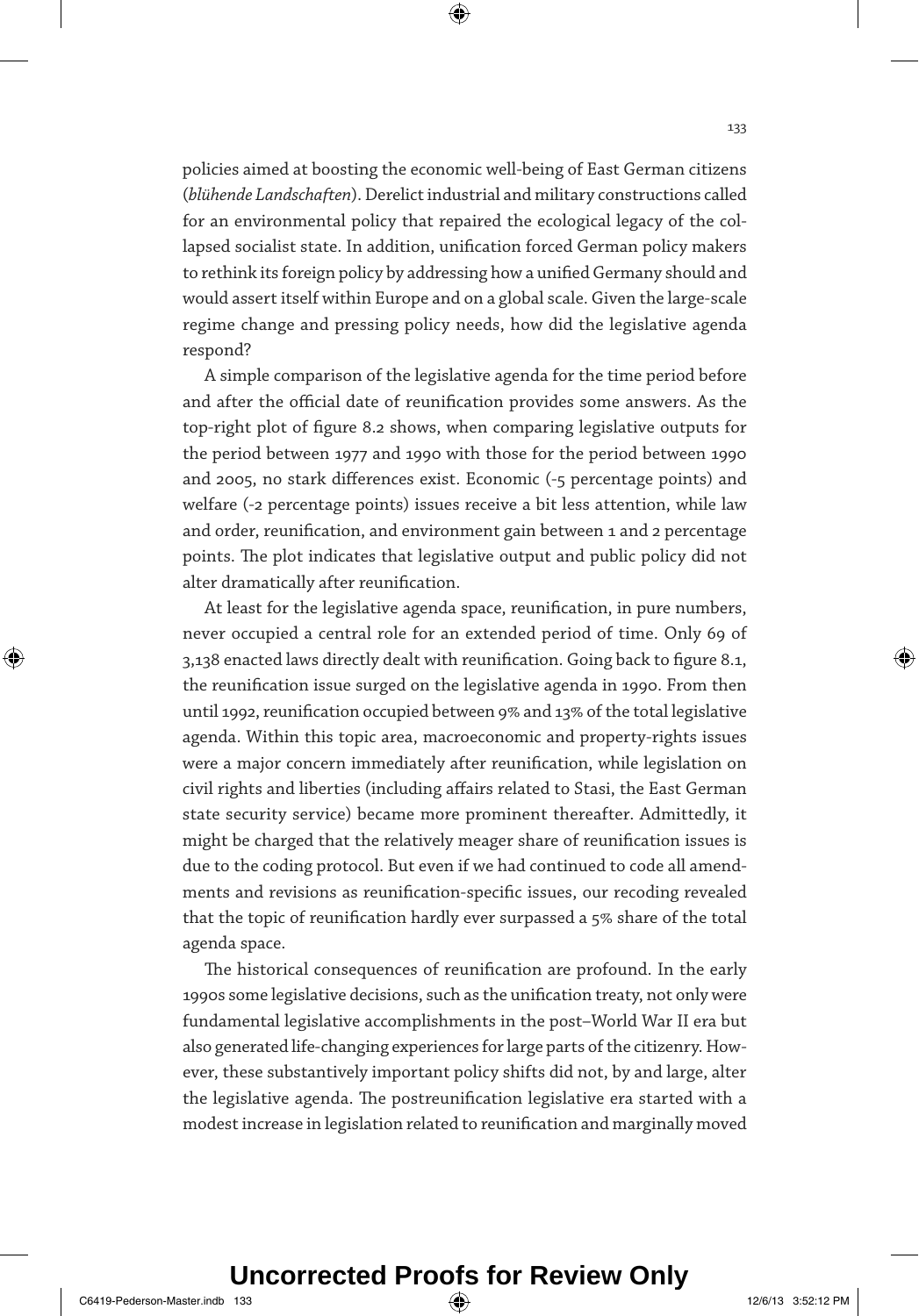the composition of legislated issues away from welfare and the economy toward environmental concerns and law and order. In addition, it is hard to sustain the argument that this small shift in the composition of issues should be attributed solely to the reunification process.

Instead of major discontinuity, the German Parliament responded with legislative continuity. Thus, the significance of reunification was not just an institutional transfer (*Institutionentransfer* [Lehmbruch 1990]) but also a thematic transfer (*Thementransfer*). There was no transformation of the issue space; instead, the German Parliament legislated on similar issues before and after reunification. This observation suggests that the inclusion of new states and a leftist party did not dramatically alter the composition of legislative issues. Instead, new problems and issues, such law and order, intruded onto the legislative agenda after the brief surge of reunification issues in the early 1990s.

#### europeanization

Although reunification rapidly transformed German politics, the foundations of European integration had been laid in the 1950s. Since then national governments had adapted to this creeping, gradual process by coordinating public policy at the domestic as well as the European level. With regard to public policy, Europeanization is generally understood as a cross-national convergence of policy styles and outcomes. The vast literature on this topic (e.g., Hix and Goetz 2000; Risse, Cowles, and Caporaso 2001) highlights three broad mechanisms for convergence: national-level adaption of European Union decisions and regulation, common interests and values of political elites across countries and within the EU institutions, and strategic exploitation of different policy levels by domestic actors in order to achieve their preferred policy outcomes. All of these mechanisms suggest that attention to various policy issues becomes increasingly homogenous and coherent across European polities and that Europeanization crowds out domestically instigated policy change.

From European institutions' earliest inceptions, policy making, particularly market regulation, was a primary motivating factor in the integration process. Without doubt, by the beginning of the twenty-first century the influence of Europeanization had been documented across several policy fields, most notably for agricultural, environmental, human-rights, and immigration issues. The obvious question is whether a European impulse has a uniform effect across all topic areas or some policy issues are more receptive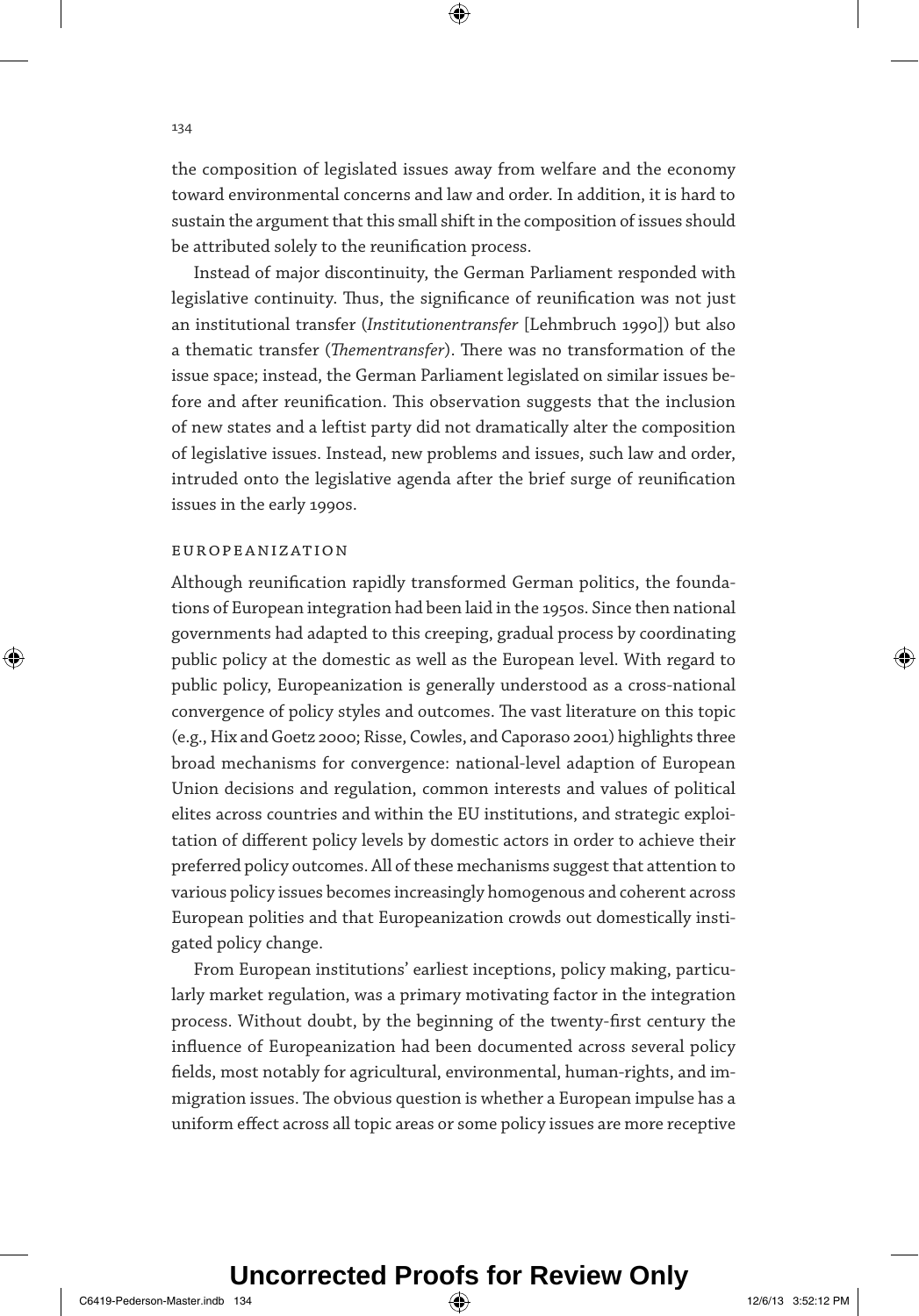than others. In order to address this, I rely on the parliamentary records that specifically mention European involvement. A European impulse comes in a myriad of ways, such as responses to EU directives and recommendations, decisions by EU institutions (Parliament, council, court of justice), agreements, conventions, and treaties.

For the period between 1977 and 2005, I find that 24% of all laws respond to a European impulse. Although large fluctuations in the percentage of laws with a European impulse occurred during the late 1970s and early 1980s, at least 30% of all laws passed by the German government after 2000 were based on European impulses. The right-hand plot in figure 8.2 displays how this effect is distributed across the different macrotopics. It is instantly apparent that a large variation of Europeanization exists across the seven policy topics. Welfare and government operations receive over 5 percentage points less agenda space from European impulses. On the other hand, Europeanization can be easily detected for economic topics (which include regulatory issues) and environmental topics (which include agricultural issues). The differences are a 7 and a 12 percentage-point increase in the issue share respectively. A simple  $\chi^2$  test indicates that there is a statistically significant difference in the composition of issue shares across topics for laws with and without European impulse ( $\chi^2$  = 129 with 6 degrees of freedom,  $p$  < 0.001). When viewed over time, it also becomes apparent that the share of economic topics with a European impulse rose after 2000.

All in all, the comparison of legislative agendas with and without European impulses largely confirms the previous efforts of scholars of European politics. First, Europeanization of the German legislative policy agenda becomes more common. Second, distinct patterns of Europeanization prevail across policy issues. As Börzel (2006) argues, the breadth and depth of Europeanization varies across policy areas. For agricultural and environmental issues, Europeanization is most highly developed. Other policy areas, such as social welfare, labor, and education in domestic politics, operate for the most part domestically. In short, Europeanization focuses legislators' attention on a small set of policy areas for which their decision-making authority is constrained.

## **Legislative Politics and Legislative Agenda**

The institutional foundation of legislative politics in Germany conjoins majoritarian and nonmajoritarian features of democracy. The government is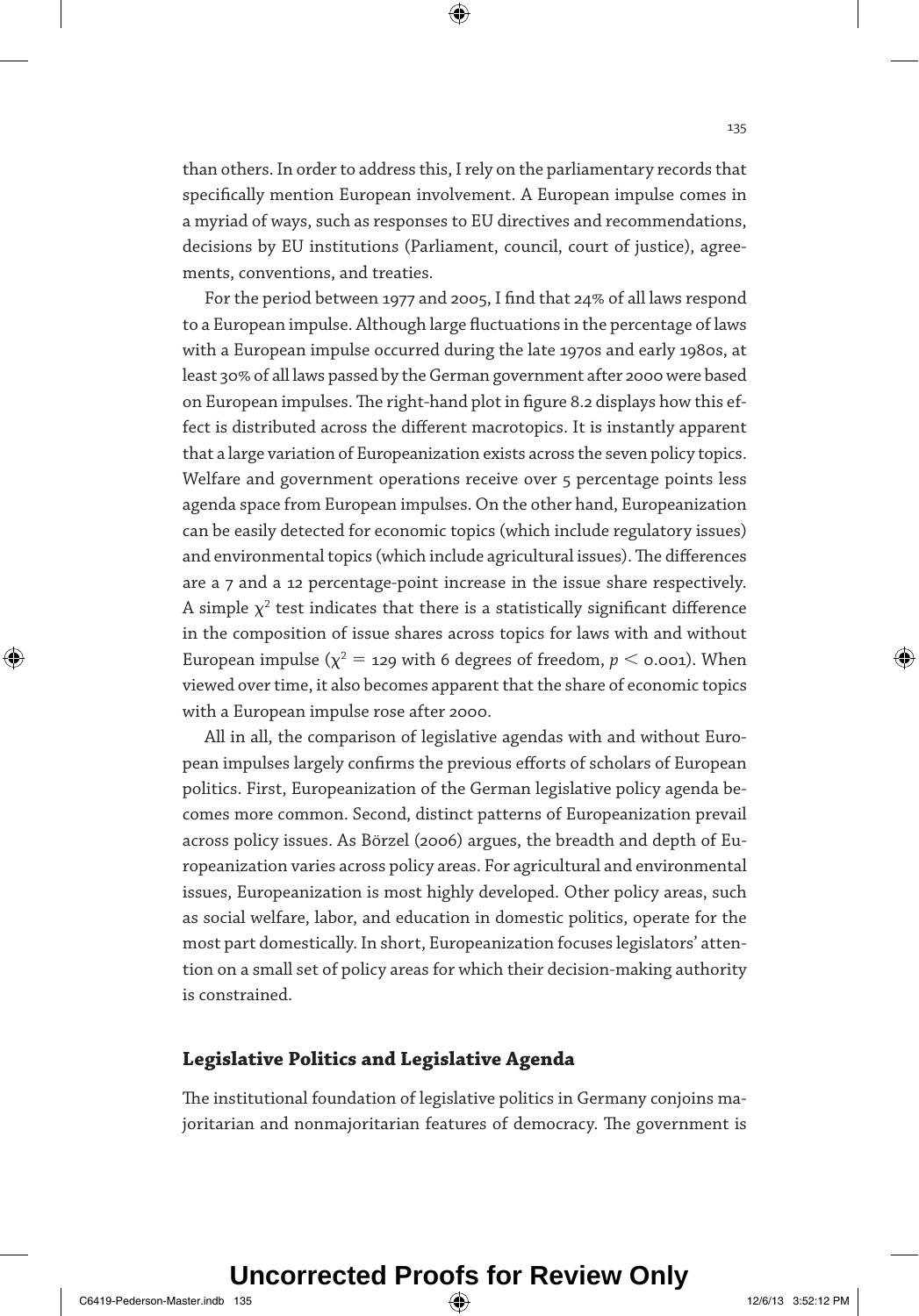headed by an institutionally powerful chancellor (*Kanzlerdemokratie*) and is represented by a minimum-winning coalition in Parliament. Consequently, the majority of legislation originates from the executive branch. At the same time, the strong executive faces multiple veto points in the legislative process. The strategically most important hurdle is the upper chamber (Bundesrat) because policy making across most policy areas is a process of joint decision making (Scharpf 1988). Opposing majorities in the Bundesrat and Bundestag paired with partisan competition among a small set of parties contribute to conflict-laden parliamentary decision making and policy making. I therefore expect that two features—partisan control of government and opposition control of the upper chamber—affect the legislative agenda.

First, literature on the role of parties in government offers two opposing logics on how government parties shape public policy–making and legislative agendas. The first strand essentially argues that partisan preference makes a difference in policy outcomes. It maintains that public-policy outcomes can be derived from ideological positions of the executive. Once in power, parties aim to implement their policy agenda. Both rational-choice accounts of partisan politics and more substantial descriptive accounts on the role of the chancellor in German lawmaking therefore hold that the policy content of the legislative agendas varies depending on which parties rule in Parliament. The second strand maintains that ideologically derived policy preferences have at best a limited influence on public policy, for two reasons. First, given the multiple veto points and the strength of parapublic institutions, the German political system encourages power sharing and consensus seeking within the governing coalition and the larger institutional environment. This logic contends that, in general, Germany is governed from the center, and policy content changes little. Second, some public-policy literature (Jones and Baumgartner 2005) argues that governing parties are not utility maximizers; instead, they serve as problem solvers. Consequently governments, regardless of their partisan stripe, are forced to attend to and address pressing policy needs. This urge stymies preference-based policy making and leads to similar (if environmental stimuli are random across governments) and dynamic legislative agendas.

The second source of changes in legislative agendas is partisan control of the upper house. Interchamber relations are typically characterized by a strong form of symmetrical bicameralism and by partisan competition between government and opposition across the two legislative institutions. Scholarly works on German bicameralism bemoan the persistence of political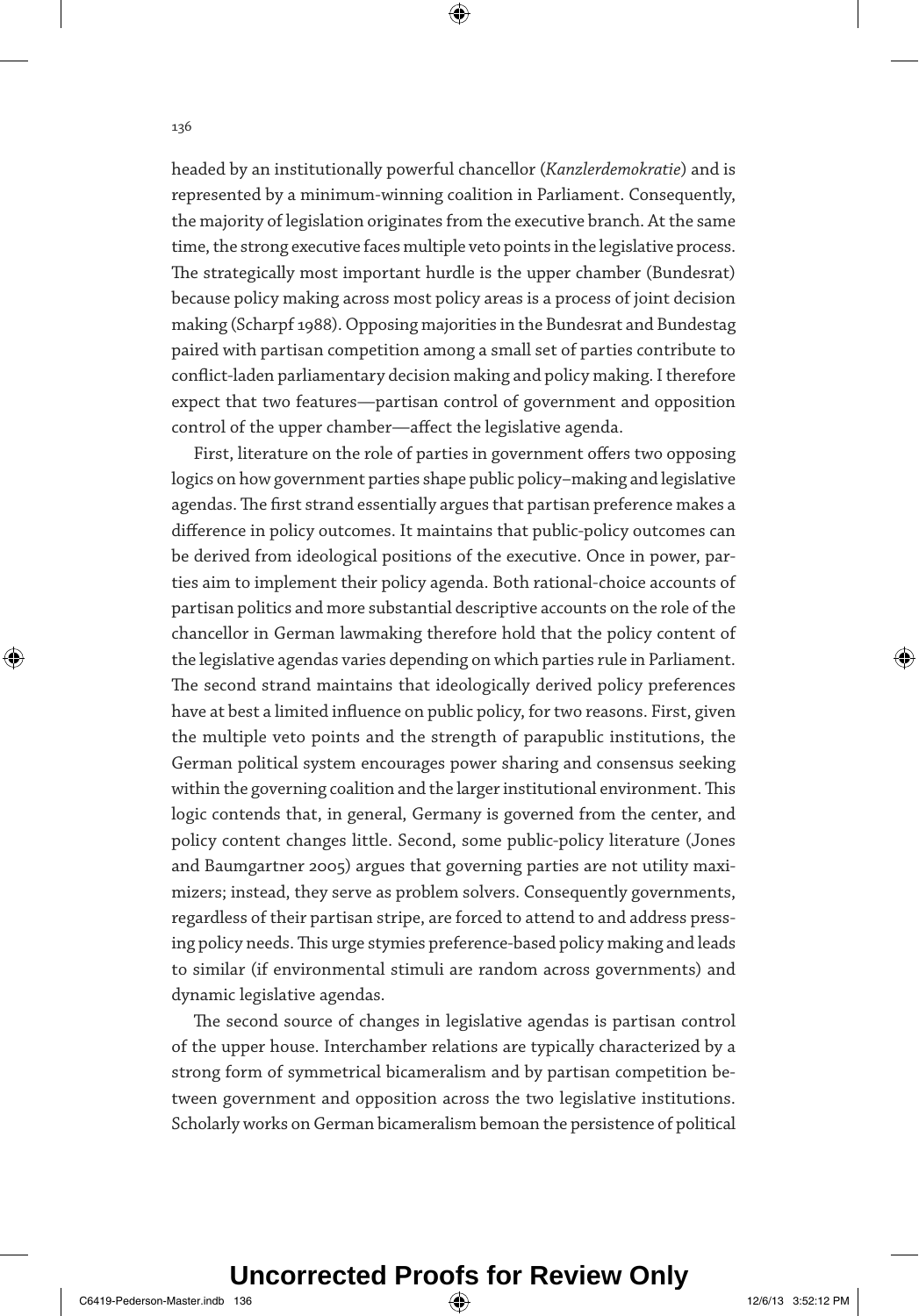immobility and legislative gridlock (Scharpf 1988; Lehmbruch 2000) because the Bundesrat (1) represents a crucial veto point in the passage for a considerable share of all bills and (2) is seldom in the control of the government coalition. Two arguments for legislative delays and failure are put forward. First, given that the different partisan majorities prevail in each chamber, a typical veto game ensues that produces either legislative failure or lowestcommon-denominator policies. Second, government might be able to anticipate the veto by the opposition-controlled upper chamber and therefore will not even consider introducing a bill requiring Bundesrat consent (Manow and Burkhart 2007). Both logics support the idea that the two houses operate differently depending on whether government controls the Bundesrat. Consequently, one would expect that distinct policy agendas are legislated under different types of upper-chamber control.

In addition to partisan control and bicameralism, the literature on comparative politics argues that a core function of parliamentary government is choosing a cabinet and ministers (Budge and Keman 1990; Laver and Shepsle 1996). An essential aspect of coalition bargaining and government formation is the creation and control of individual ministries. By heading a particular ministry, political parties are able to control policy outcomes on that policy dimension. The literature offers two mechanisms on how ministerial agenda control influences policy. Both understand ministers as agents of their parties. First, ministerial discretion induces stability in the multidimensional policy space and enables dimension-by-dimension policy making (Laver and Shepsle 1996). Second, individual ministers push for policies in their policy realm in order to reward constituency groups (von Hagen and Harden 1996). Both mechanisms suggest that ministerial agenda control should be concentrated on each ministry's legislative jurisdiction.

This brief discussion introduced three institutional features—governing parties, bicameralism, and ministerial control—that should alter the legislative agendas. Large bodies of literature propose significant policy differences depending on the constellation of each of these three features. In the following, I examine each area in turn.

#### **Government Parties**

Differences in the legislative agenda across government parties can be assessed by the three different coalitions during the time period examined. From 1974 to 1982 the social-liberal government was led by the Social Demo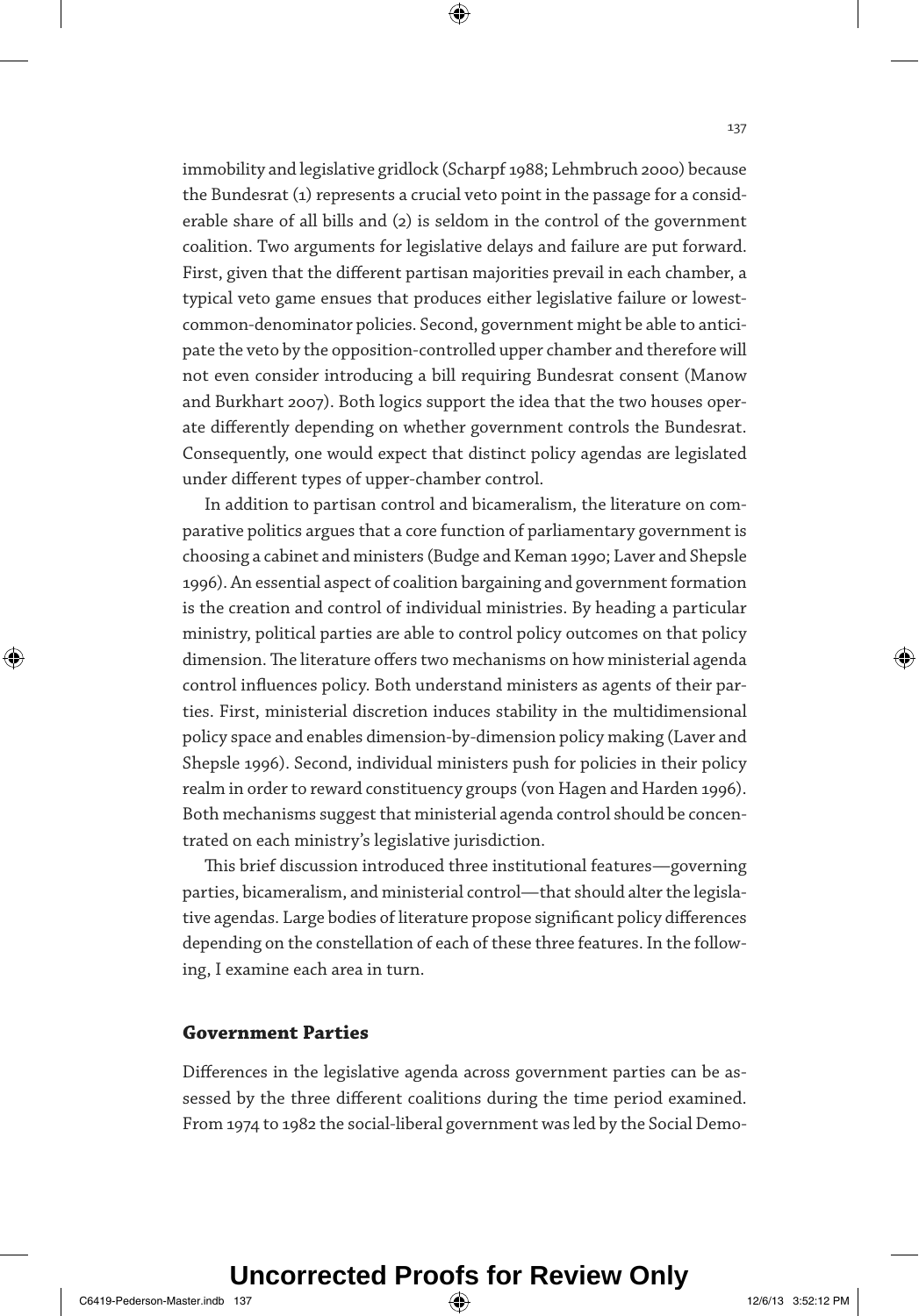cratic Party (SPD) under Chancellor Helmut Schmidt, with the FDP as the junior partner. After a constructive vote of no confidence in 1982, Kohl took over the chancellorship, and his Christian Democratic Union (CDU) governed in coalition with the Christian Social Union (CSU) and FDP until 1998. After the Red-Green victory in the 1998 election, the SPD's Gerhard Schröder headed the government, with the support of the Green Party, for two legislative periods until 2005.

The left-hand plot of figure 8.3 displays the issue shares for each governing coalition. An initial visual inspection hints that the composition of the



Figure 8.3. The German legislative agenda and two institutional mechanisms

The left-hand plot displays the shares of legislative issues for each of the three government coalitions. The right-hand plot shows the shares of legislative issues depending on the three types of upper-chamber control. Issue shares are in percentages across the seven macrotopics (*N* = 3138).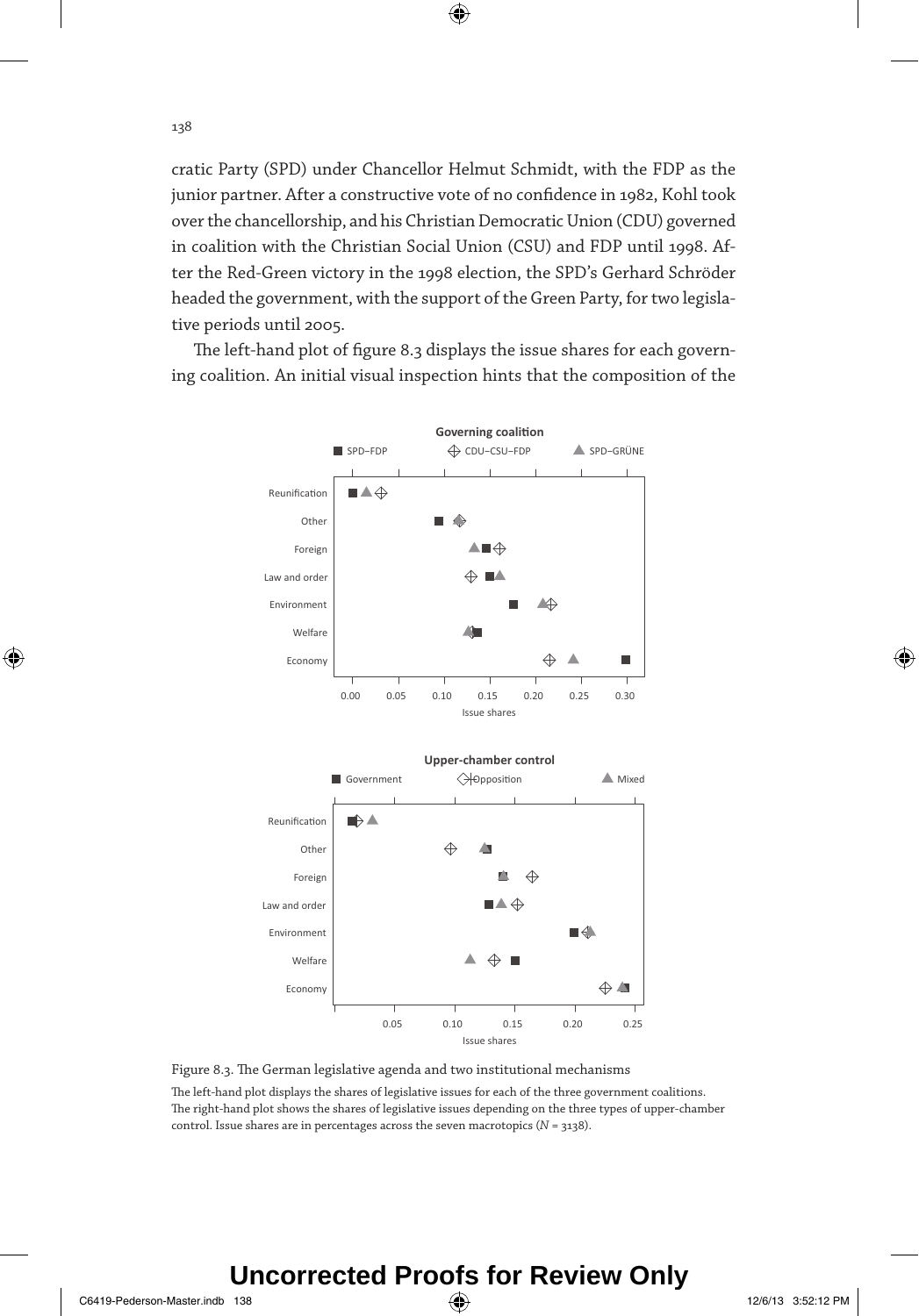legislative agenda is fairly stable across the three governing coalitions. In fact, the difference in the size of the issue shares is hardly more than 2 percentage points for three policy macrotopics: foreign, economic, and other. The most stable of all macrotopics is welfare: partisan difference in government attention is less than 1 percentage point!

When comparing each government transition, some policy shifts become discernible. The switch from a social-liberal to a CDU-led coalition led to an 8 percentage point drop in economic issues, which was replaced by a 4 percentage point surge in environmental topics (split about equally between agriculture and the environment) and a 3 percentage point rise in unification-related legislation. Drilling down to the major topic level reveals that the main difference between the two governments is macroeconomic issues. Of all Germany's governments during this time, the SPD-FPD coalition was the most active in this area. It was also the government with the most exclusive focus on one area: 18% of all laws were related to macroeconomic management. This finding correlates well with the scholarly perception of the SPD-FDP government. In the mid-1970s the government was able to keep unemployment fairly low and incomes up owing to active macroeconomic and labor-market policies, including deficit spending. However, different opinions on how to respond to worsening economic conditions and rising debt ultimately broke the SPD-FDP coalition apart in 1982.

The switch from a conservative to a Red-Green coalition in 1998 produced a less pronounced shift in the legislative agenda. Foreign-policy topics dropped by nearly 3 percentage points, while legislation on the economy and law and order increased by roughly 3 percentage points. When compared to ideological placement, this small change in the legislative agenda seems surprising. Despite the SPD's move to the ideological center during the 1990s, the two major parties were ideologically distinct. This is even truer for their respective junior coalition partners. Overall, this brief inquiry indicates that the legislative agendas of the three different governing coalitions are fairly similar overall. This finding hints that governing coalitions cannot simply translate their partisan position into legislative outputs. Given that the legislative agenda is disjointed and episodic (see fig. 8.1), the lack of partisan differences might be due to which issues governments attend to and how they are addressed once they land on the legislative agenda. This suggests that although governments legislate on various policy issues in a serial manner, legislative agendas across governing coalitions are similarly composed in aggregate. The resemblance might simply be due to similar external shocks.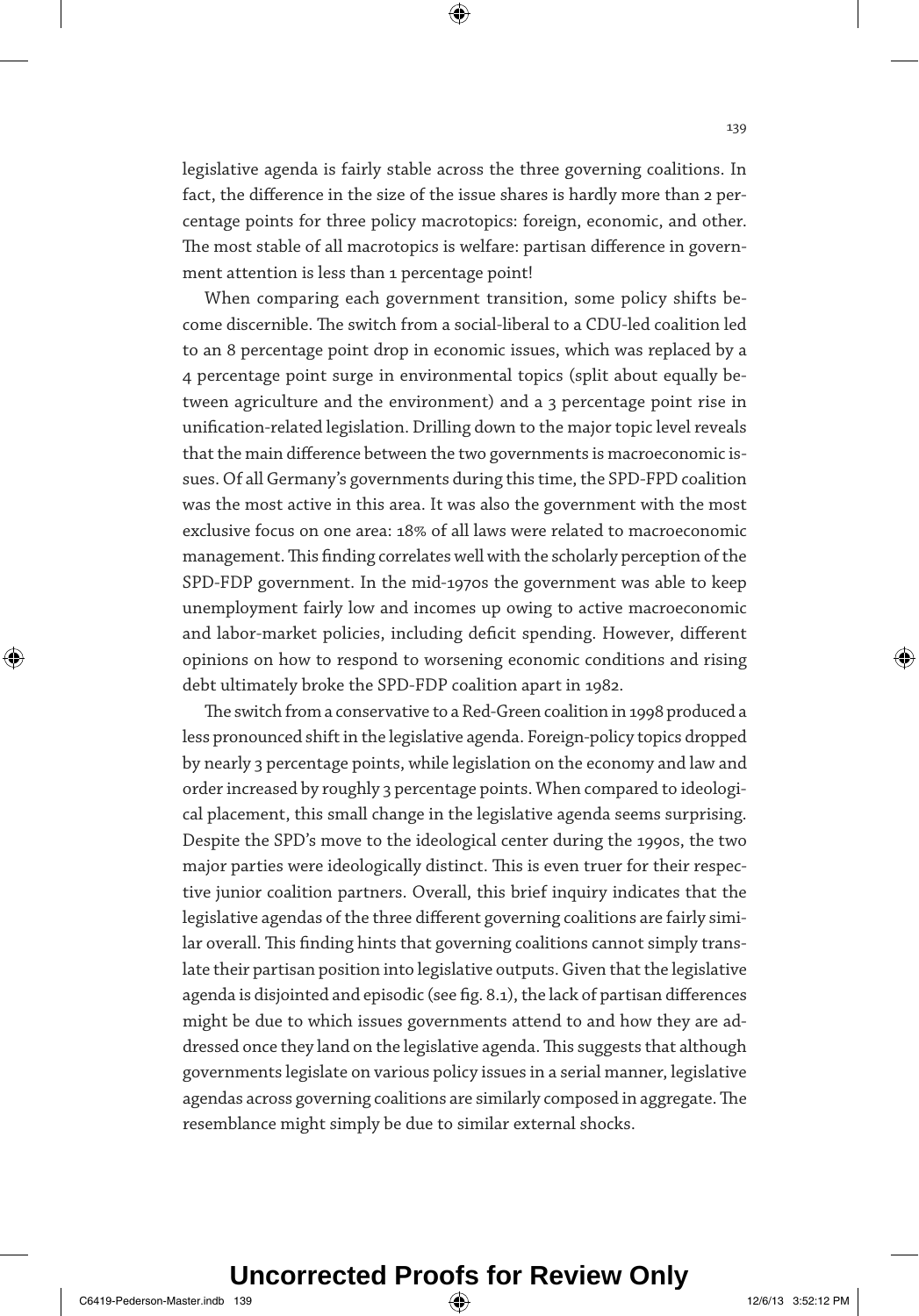## **InterChamber Relations**

The right-hand plot of figure 8.3 displays the composition of issue shares among the three constellations of Bundesrat control. Three types of upperchamber constellations are considered: Bundesrat is in the hand of the governing coalition; opposition parties control the Bundesrat; and mixed majorities of government and opposition parties prevail. For the time period examined, only 24% of laws are passed under unified control. The plot offers three insights.

First, the composition of legislative topics differs among the three types of upper-chamber control. A  $\chi^2$  test ( $\chi^2$  = 24 with 12 degrees of freedom and  $p <$  0.05) indicates that a statistically significant difference among chamber control and legislative agenda composition exists. The plot allows us to see that welfare topics (especially social welfare and labor policy) are more likely to be legislated when government controls the Bundesrat. The difference between government and opposition control is a reduction of nearly 2 and 4 percentage points when the upper chamber holds a mixed majority. One might speculate as to why welfare is lower under mixed than under opposition control of the Bundesrat. A potential answer might be that under mixed majorities, interchamber bargaining might be too costly and vague in terms of time and payoffs.

Second, issue shares for most topics, notably the economy, other, and foreign affairs, as well as education and energy when examined at the major topic level, hardly differ (i.e., a change of less than 1 percentage point) between government and mixed control. For a host of policy topics, whether or not the Bundestag is in government or mixed control makes no difference in terms of legislative agendas.

Third, the issue shares of some policy areas, most notably the environment (especially transportation) and law and order, increase when the Bundesrat is controlled by mixed or opposition majorities. When government is not in control in the Bundesrat, some policy topics appear to generate less resistance and to attract cross-chamber attention more easily.

Taking all this together, I find more nuanced evidence for the influence of the Bundesrat on the legislative agenda. The key insight is that different majority constellations result in distinct legislative agendas patterns across policy topics. In other words, gridlock (*Reformstau*) is conditional on policy area. Environmental as well as law-and-order topics are less affected than other policy topics by institutionally generated veto points. The previous lit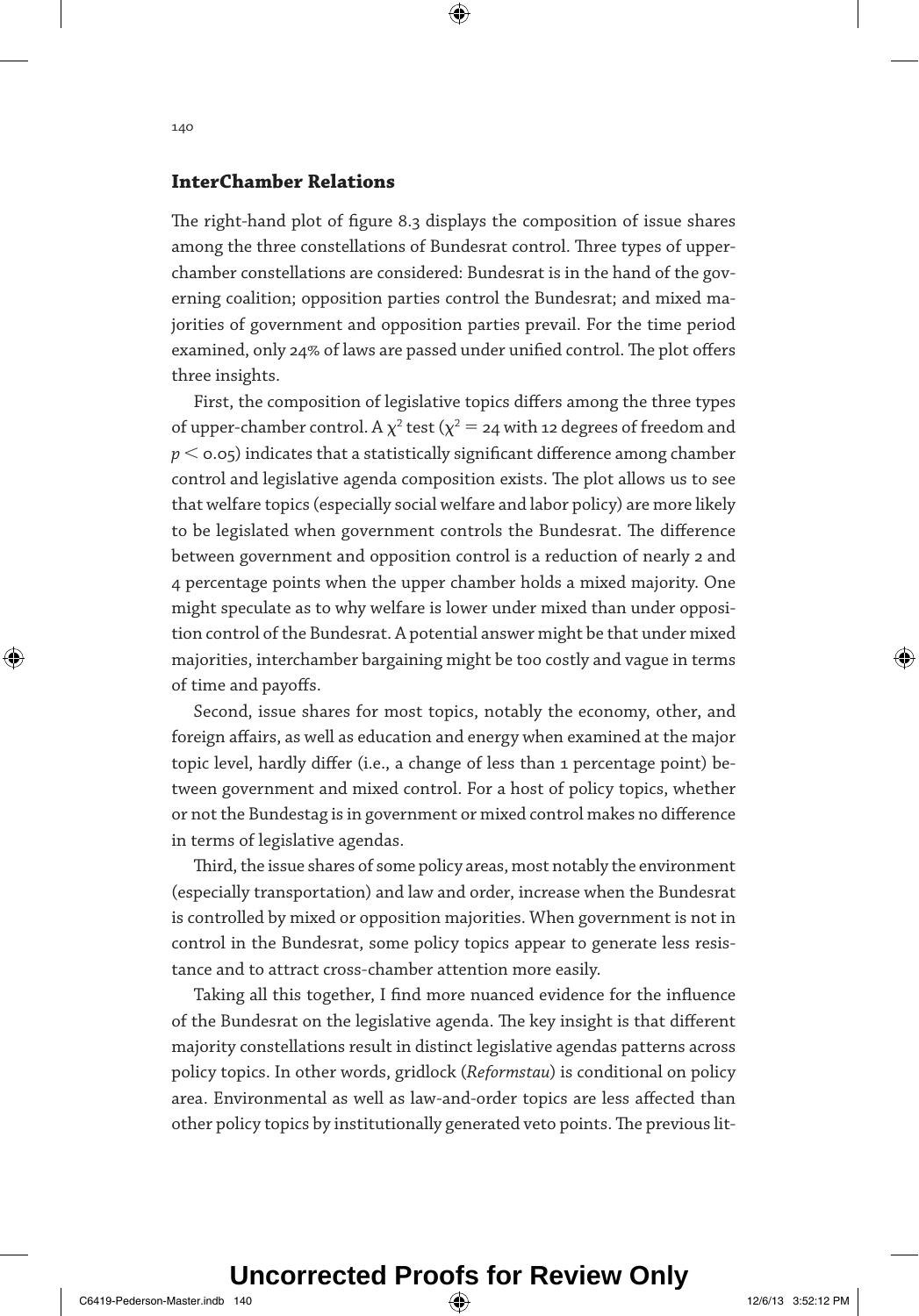erature overlooked this possibility because of its focus on veto-ridden policy areas. At a minimum, figure 8.3 suggests that other modes of interaction between the two chambers exist. Bräuninger and König (1999) might be a starting point for further inquiry. They show that the type of policy as well as the type of legislation (i.e., whether it is mandatory or not) determined upper-chamber approval of policy change during the late Kohl era. Since their study is restricted to a narrow time period and only two policy areas, it is an open question whether different legislative procedures or policy-specific features enable legislative activity despite substantial legislative roadblocks.

## **Ministerial Agenda Control**

One theoretical and empirical problem in the study of ministerial influence is that newly elected governments regularly change the number and purpose of ministries. They often do so in order to highlight an important policy area on the governing agenda. By abolishing or establishing a ministry, governments essentially institutionalize government attention to a particular policy area and purposely reduce attention to others. For example, three differently configured ministries were responsible for health-care issues between 1977 and 2005; others just survived one legislative period. Despite this limitation, it is worth considering (1) how much a ministry is involved in each of the seven macrotopics of the legislative agenda and (2) how dominant certain ministries are in a specific topic area.

Figure 8.4 displays the issue shares for each ministry. For comparative purposes, it also shows laws based on international agreements. In the level plot, the darker a square is, the higher the issue share on that topic. The ministries are placed on the y-axis and are ordered according to the degree of their legislative involvement. Among the most actively involved ministries are justice, finance, interior, and further back, work and social support, agriculture, and the three versions of the health ministry. At the bottom are several ministries that existed for one legislative period and were responsible for just one law, such as the developmental ministry.

A few ministries operate in one policy area; many spread across issues. As the plot indicates, ministries with a nearly exclusive focus on their designated policy area include the environment, defense, agriculture, transportation, and the two education-related ministries. The ministries for social work as well as justice are spread out across several policy areas. For example, roughly half of all legislative involvement of the justice ministry is within the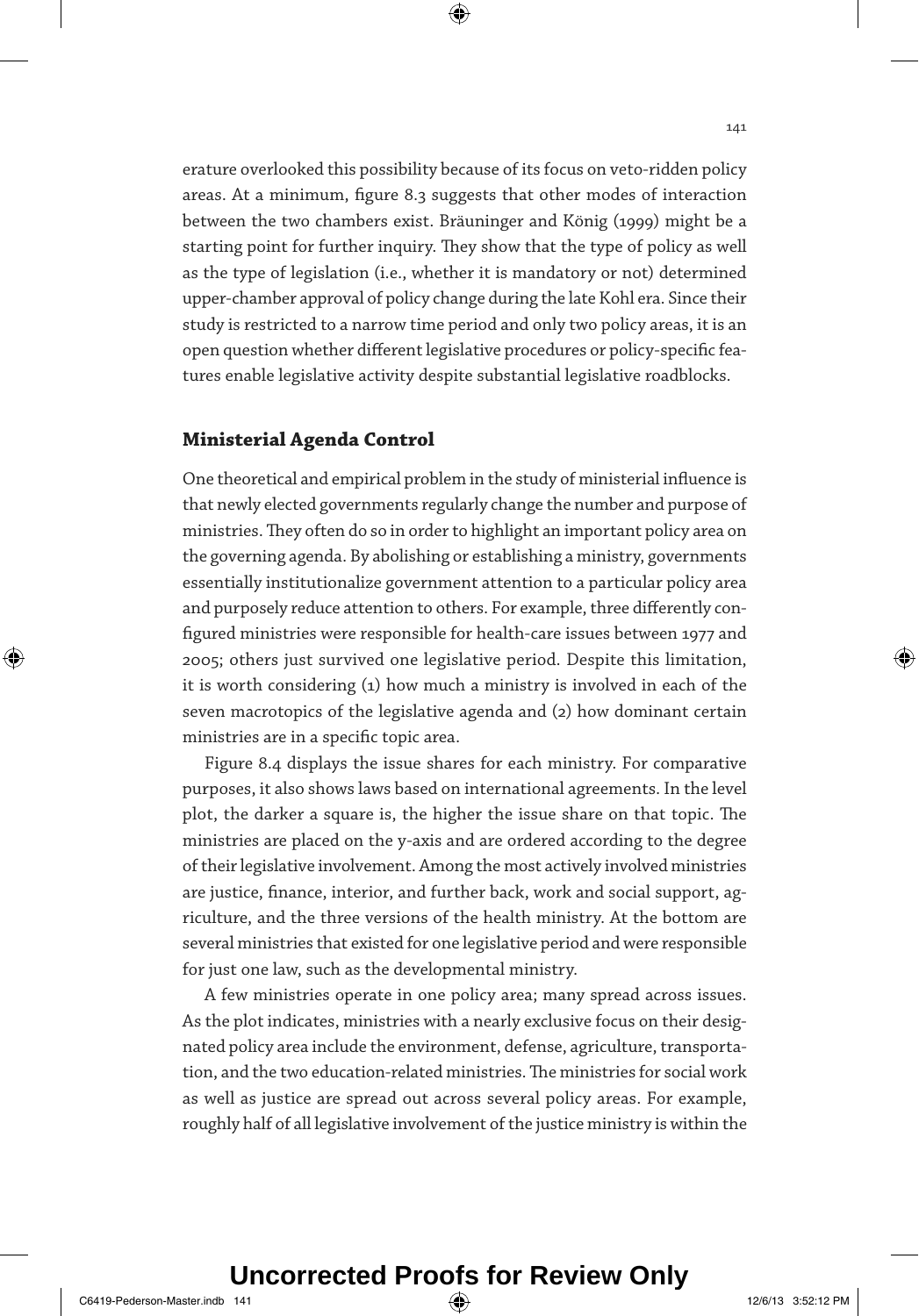

Ministry

Issue

Figure 8.4. The German legislative agenda, international agreement, and ministerial responsibility

Note: The y-axis displays all German ministries ordered by the number of laws they were responsible for (top to bottom). The x-axis lists the seven macrotopics. The shape of the squares indicates the issue shares for each ministry. Darker squares indicate that a given ministry concentrates on a particular topic. Issue shares are in percentages across the seven macrotopics (*N* = 3138).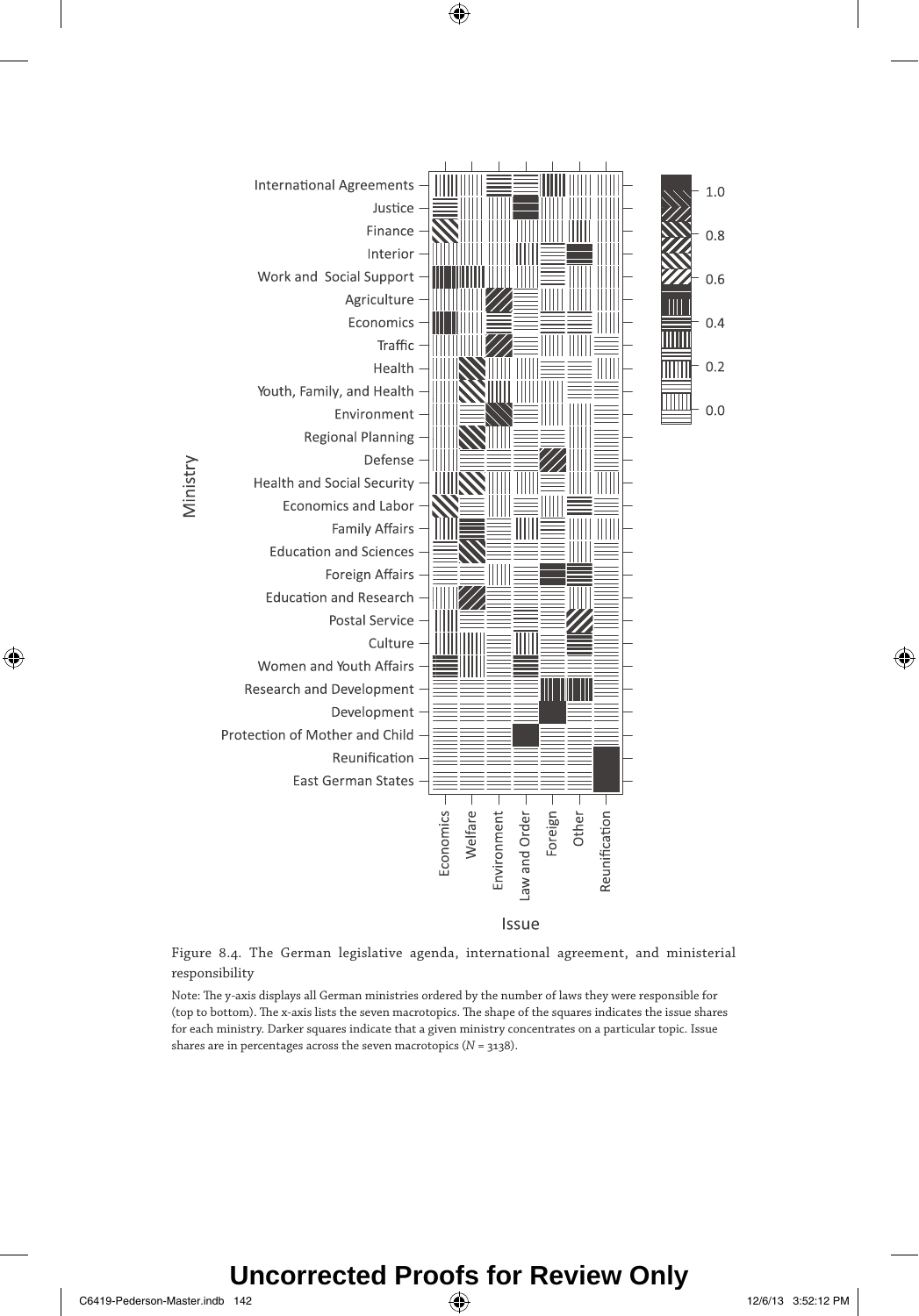law-and-order policy field, and the other half is spread across the remaining six issue areas. An inspection of each macrotopic suggests that numerous ministries participate in the areas of economic management and welfare, while law and order is more or less exclusively managed by the interior and the family affairs ministry.

This inquiry indicates that hardly any ministry has an exclusive focus on a single policy dimension; this is especially true of some of the ministries that carry out central government functions, such as the justice, foreign affairs, finance, and interior ministries. In addition, nearly the same sets of ministries continuously occupy a substantive space on the legislative agenda. All told, this suggests that ministries do not just concentrate on their jurisdiction; instead, ministerial involvement occurs across policy topics. This finding indicates that the theoretical logic for ministerial dominance does not capture how ministries actually shape the legislative agenda. Instead, ministerial involvement across policy domains hints that policy change regularly originates outside the "natural habitat" of a specific issue. Legislative agendas might be dynamic because individual ministries are able to bring an issue to the collective attention, break up existing policy subsystems, and thereby gain control over this issue. In addition, core ministries, such as justice and finance, are the priced assets of coalition bargaining exactly for this reason: they can operate across all policy issues.

## **Conclusions**

This chapter explores the content and dynamics of the legislative policy agenda in Germany. Even when the policy space is summarized by just seven large policy topics, major ebbs and flows of particular policy issues become apparent for the time period between 1977 and 2005. This is true for relative large policy areas, such as the economy, as well as small items, such as government operations. In addition, the pace of policy issues varies across topics. For example, law and order slowly emerged on the legislative agenda after the mid-1990s, while environmental concerns rapidly and sporadically burst to the forefront.

The examination of historical transformations and institutional structures in the context of legislative agendas delivers two lessons. First, institutional features and partisan control of government do not shape the legislative agenda equally across issue domains. To highlight some important findings: core ministries are involved in several policy domains, opposition control of